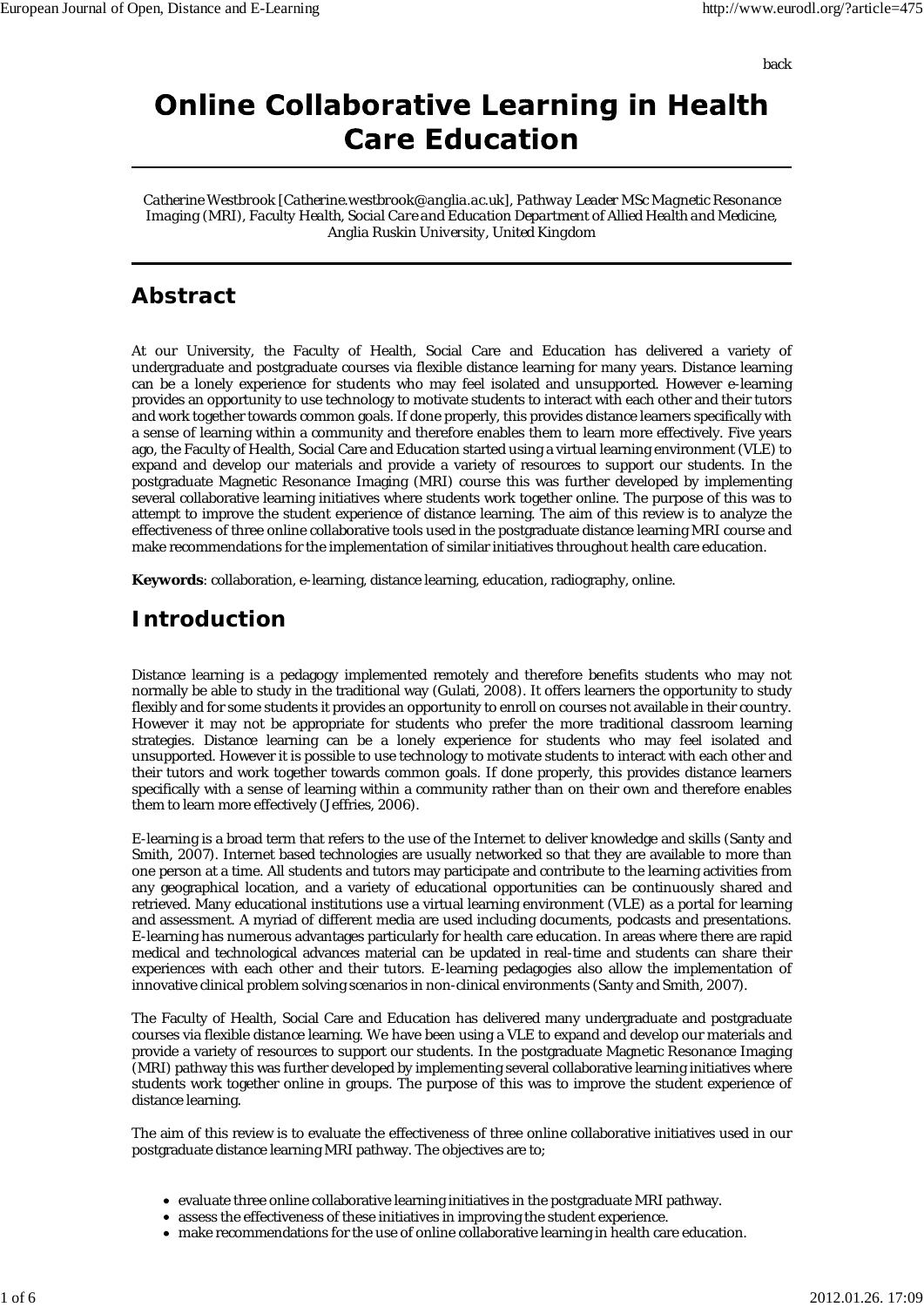## **Online Collaborative Learning**

Collaborative learning is broadly defined as a pedagogy in which people come together in groups and learn from each other through cooperation. Each student takes responsibility for the learning of other students in their group as well as their own and they help each other to be successful (Gokhale, 1995). Historically, traditional classroom collaborative learning groups achieve higher levels of thought and retain information longer than students who work alone as they are more likely to engage in discussion and become critical thinkers (Barkley et al, 2005).

Before the development of the Internet many studies advocated collaborative learning pedagogies to increase the quality of students learning and the delivery of the course (Gokhale, 1995). These assertions were however based on students working face-to-face where the interactions between students are personal and where verbal and visual cues are evident. In an online environment these cues are not present and delays in replying to posts or emails reduce the spontaneity of the interaction between students and the tutor. However Curtis and Lawson (2001) suggest that effective collaboration can take place in an online context as long as the students and tutors use the VLE effectively. They also suggest that the success of online collaborative learning initiatives rely on the tutor's ability to use new media tools to develop and enhance student's ability to learn (Clark and Mayer, 2011).

At our University, three different online collaborative initiatives were implemented with 19 first year students studying the Scientific Principles module on the MSc MRI course. The initiatives were developed to enable students to work together towards a common goal and thereby improve their overall learning experience. In addition qualitative data in the form of a questionnaire from the University modular assessment process was used to ascertain students' experience of these initiatives. This is a pro-forma University-wide online questionnaire but module specific questions may be added. In this case the students were asked to comment specifically on the online collaborative tasks. As this is a retrospective review, the University Faculty Ethics Panel judged the subsequent study exempt from ethical approval.

The Scientific Principles module was selected because students commonly find this a challenging subject and, as it is the first module students undertake on the course, they are not yet acclimatized to the distance learning environment and the use of the VLE. Although all students possessed either a BSc or equivalent, student demographics included a wide variety of countries and therefore their experience of distance learning was very varied. Several resources had been implemented in previous years to improve student's academic performance on this module but many students persistently failed to perform well. Students appeared to struggle adapting to studying in isolation, failed to grasp what the learning outcomes meant and did not appreciate the breadth and depth of learning required at postgraduate level. It was felt that introducing collaborative online learning tasks might help bring students together to focus on key issues, whilst reducing their sense of isolation.

During development of these collaborative online tasks, we drew upon previous research and expertise in e-learning, specifically Salmon (2003) who advocates the following five-stage model for delivering effective learning online;

- access and motivation (setting up the VLE)
- online socialization (familiarization and bridge-building)
- information exchange (facilitating tasks, using learning material)
- knowledge construction (facilitating conferencing)
- development (supporting further learning).

This model was used to instigate our online collaborative initiatives. The premise was that students on the MSc MRI pathway would benefit from the implementation of structured collaborative learning tasks and, if these addressed specific problems that had previously inhibited effective learning, this would also improve students learning experience. The initiatives specifically focused on stages two, three and four of Salmons' (2003) five stage model.

#### **Salmons' Model Stage 2: Online Socialization**

The first online collaborative activity involved early socialization of students in small groups. Salmon (2003) argues that for e-learning to be successful, students must work together towards a common goal. In order for this to happen to any degree, students must get to know each other so that they can explore common interests. In a distance learning environment there are particular challenges as students rarely meet face-to-face. The online environment plays a very important role therefore in socialization and the tutor must play a significant role in encouraging this (Kreijins et al, 2003). To motivate students to participate and to ensure that socialization leads to effective learning later on, the tutor should provide a framework for students to interact with each other with specific instructions on how to do this. Tutors also need to consider ways to motivate students to contribute by emphasizing the benefits and by providing clear instructions and deadlines (ibid).

The first online collaborative activity took place in the first week of the course and lasted for seven days.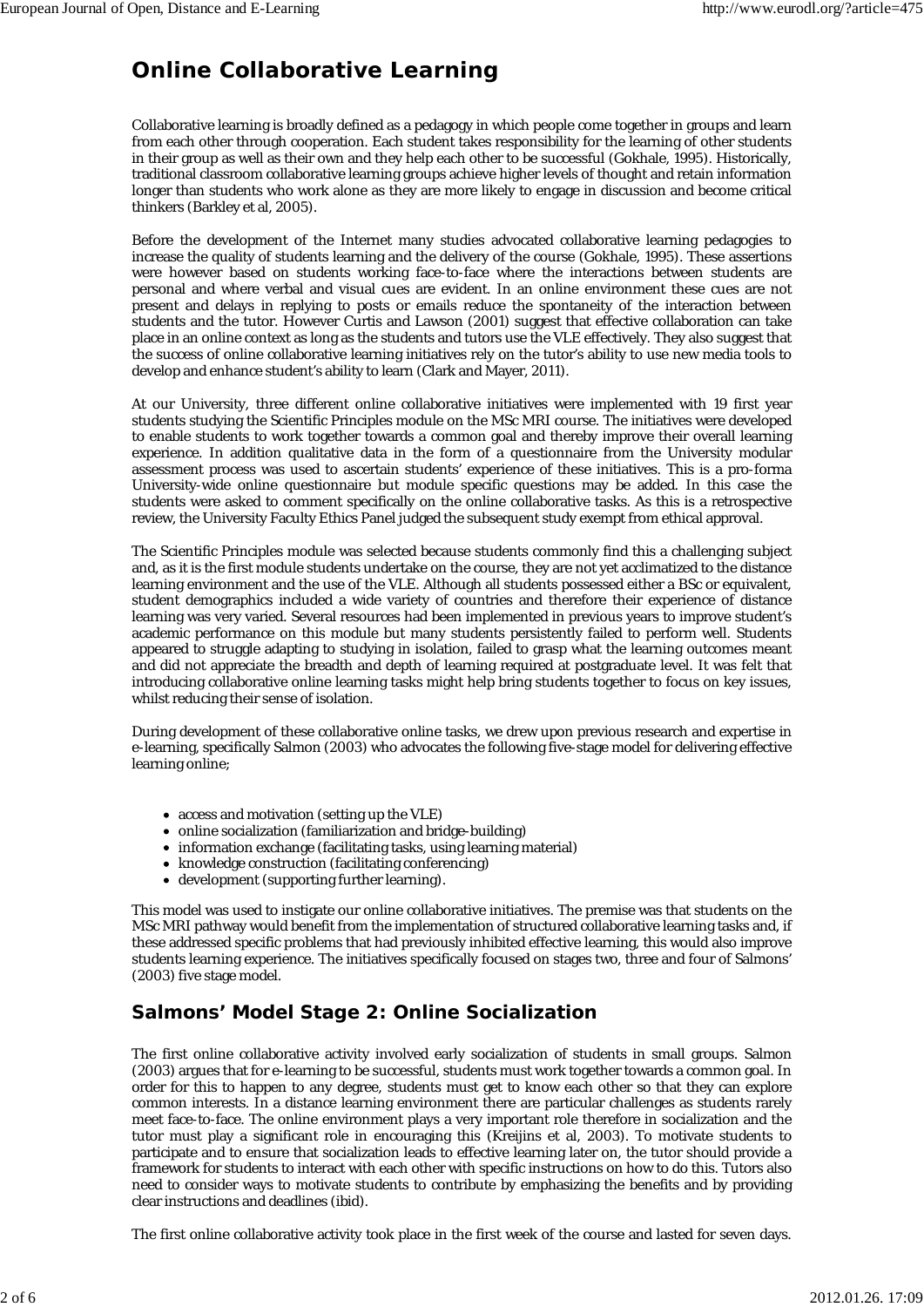Students were put into groups and asked to discuss a common theme with other people in their group. All 19 students were put into four groups - three of which had five members and one had four members. The choice of group size has been identified as an important factor in the success of socialization and collaborative face-to-face learning. According to Barkley et al, 2005 small groups may limit diverse thinking, reduce the degree of group expertise and reduce the amount of collective decision making. However in larger groups it is difficult to ensure that all members participate. Another consideration was the geographical location of students within a group. An attempt was made to place students in groups in a similar geographical time zone so that live (synchronous) chat discussions were possible.

Students were required to open a discussion thread in the VLE, introduce themselves to the rest of the group and provide specific information about themselves. The tutor supplied detailed instructions on the form this introduction should take and gave the students a time frame in which to do so. It was hoped that students would be honest and forthright about providing the required information and "hook up" with other students in their group. Once the group introductions had taken place, students were asked to view the introductions made in other groups and contact anyone they knew. The aim was to create four online learning communities where a small group of students could learn together but also develop relationships within the cohort as a whole (Garrison et al, 2004).

#### **Salmons Model Stage Three: Information Exchange**

The second online collaborative activity involved students using the discussion boards and the chat rooms in the VLE to discuss particular elements of the module. According to Santy and Smith (2007), the most important components of a VLE are the discussion boards as they allow interaction and the exchange of information between students and tutors. Although there are studies that suggest that the use of discussion boards and chat rooms provide inadequate opportunities for in-depth discussion, if used appropriately they can lead to meaningful learning opportunities (Sit et al, 2005). Students must though be motivated to participate and given clear instructions on the purpose the discussion, the elements that need to be addressed and a timeframe.

One of the areas identified as a cause of previous student failure of the Scientific Principles module was a lack of understanding of the learning outcomes. Students were reminded to refer to the learning outcomes when planning for and constructing their assessments in podcasts and e-presentations. Despite this however, many students continued to perform badly in the assessment. In order to address this problem, students were required to work in the same groups as for the socialization activity and use the discussion boards and the chat rooms of the VLE to discuss what they thought the learning outcomes of the Scientific Principles module meant and what topics they referred to. Specific chat rooms and discussion boards were set up for each group.

This activity was implemented in week two of the semester and took place over a 10 day period. The tutor intervened only to stimulate the discussions and to monitor whether all students were participating in the task. The tutor contacted "lurking" students (those that had logged into the activity but who were not contributing) to encourage their participation. At the end of the discussion period, each group was asked to nominate a group leader. The role of the group leader was to summarize the discussions of the group and briefly outline the group's experiences of the task. The tutor then wove these summaries into a single document that was posted on the VLE that clarified the conclusions of each group.

#### **Salmons Model Stage 4: Knowledge Construction**

The third online collaborative activity required each group to create an assessment document for the Scientific Principles module. This module is assessed via word-limited worksheet that is usually produced by the tutor and posted on the VLE four weeks before the submission deadline. In previous years many students performed poorly in this assessment. This is due in part to the difficulty of the material and the inability of the students to grasp the depth of answers required. The premise of this activity was that by requiring students to devise their own questions, it would force them to engage with the content, learning outcomes and assessment criteria of the module.

This activity took place in week 5 of the semester and lasted for 14 days. The students worked in the same groups as before but this time Google Documents was used. A Google document is a free secure online document where contributors can upload material and edit and share it in real time (www.docs.google.com accessed 09/02/11). It is therefore an ideal online tool for collaborative learning exercises. The tutor created four Google documents, one for each group, and invited the members of each group to their respective documents. Each student was required to contribute at least one question and provide an outline answer and mark to their group Google document. They were encouraged to discuss what type of question each student should produce beforehand to ensure a good range of questions. Students were directed to familiarize themselves with the content and the learning outcomes of the Scientific Principles module before deciding the type of question to contribute. They were then instructed to reflect upon the appropriate use of questioning words in their contributions. When providing outline answers to their question, they were advised to focus not only on the scope of the answer, but also on its depth and to link this to the question they had composed. Students were reminded to ensure that the question they contributed could be answered within the word limit. Students were also required to allocate marks to each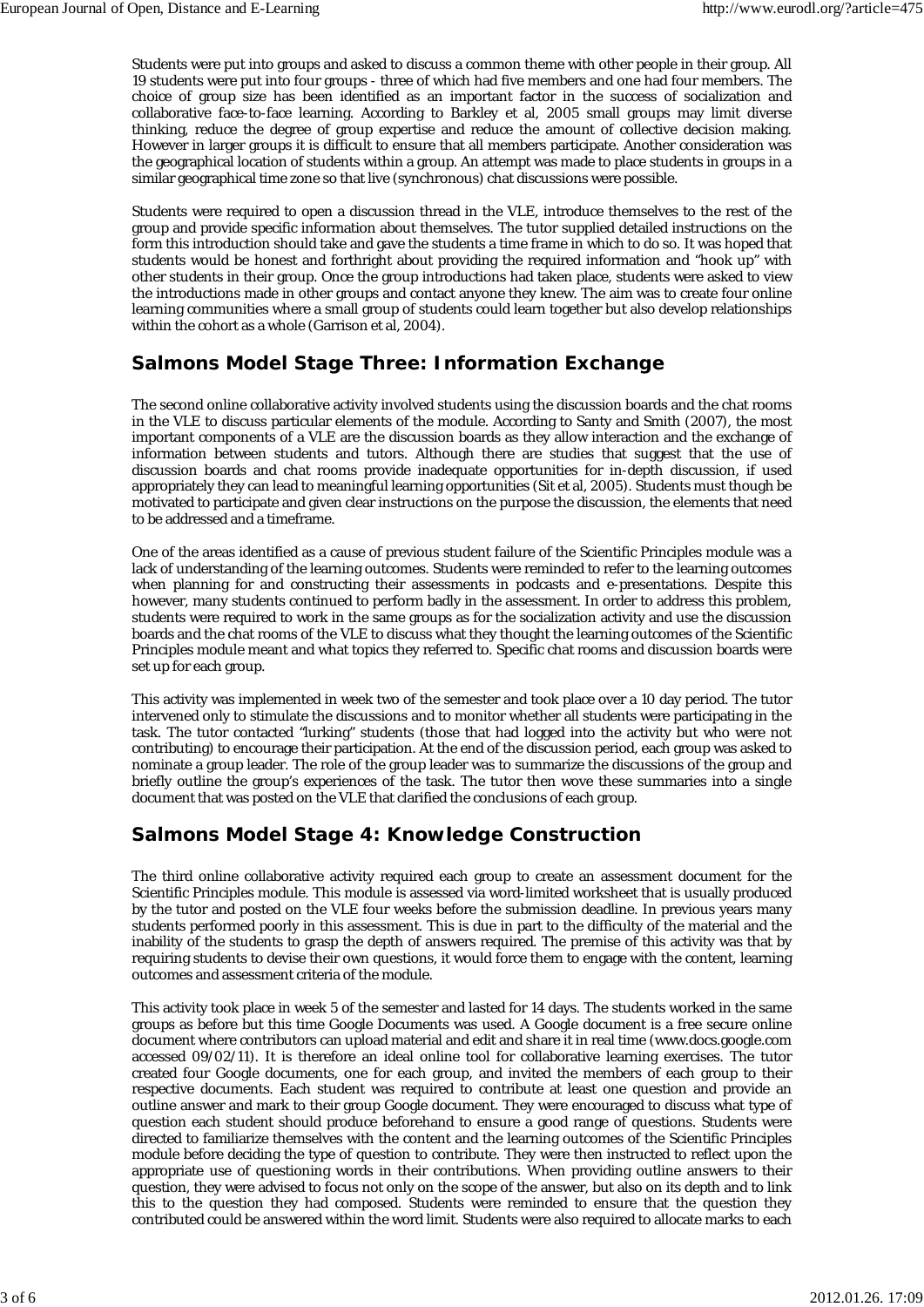question and to each part of the answer provided.

After each student had made their contribution they were required to critically assess the quality and appropriateness of questions provided by other members of their group and insert comments under the questions and answers of their fellow students in their group document. They were encouraged to engage in constructive criticism, to be honest with each other and help each other in this task. The final part of the activity involved the students in each group using the discussion boards, chat rooms or email to decide on which questions they wished to put forward to the final worksheet. Following these discussions, each group leader was required to highlight the chosen questions and provide a feedback on the task.

### **Discussion**

Many authors advocate that collaborative pedagogies create a framework for meaningful learning and that the online environment supports as much construction and sharing of knowledge as traditional classroom group activities. It has also been suggested that online discussions enable more reflection by students than in face-to-face interaction (Dillinbourg and Sneider, 1995; Corich et al, 2004; Rovai and Jordan, 2004). Others however question these assertions, suggesting that online interaction may not be as meaningful and sociable as the more traditional methods (Ravenscroft, 2004; Curtis and Lawson, 2001). The purpose of this study was not to evaluate the value of online collaborative learning versus classroom collaborative learning, but rather to evaluate whether the introduction of collaborative activities in a VLE enhanced the experience of students on a distance-learning course. Whilst a postgraduate MRI course was selected, it is felt that the issues raised here would have resonance in other health care education scenarios.

The first activity was implemented to encourage students to form an online identity and to get to know other students in their group before learning took place. Salmon (2003) is an advocate of early socialization and how online environments offer great opportunities for networking. However she also emphasizes the importance of active intervention of the tutor in this process along with a thoughtful approach to the design of conferencing systems in the VLE. As in face-to-face environments, students are more likely to interact with their peers if they trust and have mutual respect for others in their group. The tutor plays a very important role in developing these qualities and ensuring that students are motivated to socialize (ibid).

Eighteen students (95%) participated in this task. All students followed the instructions correctly although only five students fully completed the task. This may have been due to students not yet feeling comfortable enough to reveal information to the rest of the group at this early stage. Compliance may have increased if the tutor had intervened and encouraged contributions. However the tutor decided that such intervention may have been too intrusive at such an early stage and deterred students from participating in future activities.

This activity provided encouragement to participate in the subsequent collaborative tasks. Seventeen students (89%) participated in subsequent tasks and such a high continuation could be attributed to successful early socialization. This supports Salmon's (2003) notion that unless socialization takes place early on, students find it very difficult to learn collaboratively later. Gulati (2008) suggests that students will not contribute regularly to online discussions unless they feel an emotional connection with others in their group. Therefore the tutor continued to encourage social interaction between the students after the task had finished. This involved the tutor advising students seek advice from each other on practice related issues and sometimes intervening to stimulate this interaction.

The second activity involved students within each group using discussion boards and live chat rooms to investigate the learning outcomes of the module. Seventeen students (89%) participated in this task. Most groups used the discussion boards but two groups also collaborated synchronously in the live chat rooms. The task revealed that many students misunderstood the meaning of key words in the learning outcomes. The tutor was able to rectify these misunderstandings and redirect the discussions on a more appropriate course. The discussions were very active, with over 140 posts being made during this activity. Some students were more dominant than others in that they posted very detailed and lengthy posts whereas others said less. However the lengthier posts were often quite vague and tended to wander off topic. The tutor was able to intervene when this happened and reiterate the importance of being concise. The feedback from this activity via the University modular assessment questionnaire was very good. There were some criticisms, in particular the additional time pressures it placed on students and the difficulty of getting a discussion going. Interestingly group leaders recognized the fact that despite these problems, useful discussions had taken place and these had been educationally meaningful.

The third activity involved students working in the same groups as the second task to produce questions with outline answers for the module assessment. Seventeen students (89%) participated in this task but this was not an identical group to the second activity participants (two students participated in activity two or three but not both). Although most of the questions supplied were on topics relevant to the module content, the contributions made by all 17 students revealed that they had not fully grasped the requirements of postgraduate learning as they produced questions that could not be answered to the required depth in the word limit. Most responses were mainly descriptive rather than analytical and there were some factual errors. However this activity provided the tutor with an opportunity to formatively feedback to students at an early stage enabling them to address these shortcomings in time for the final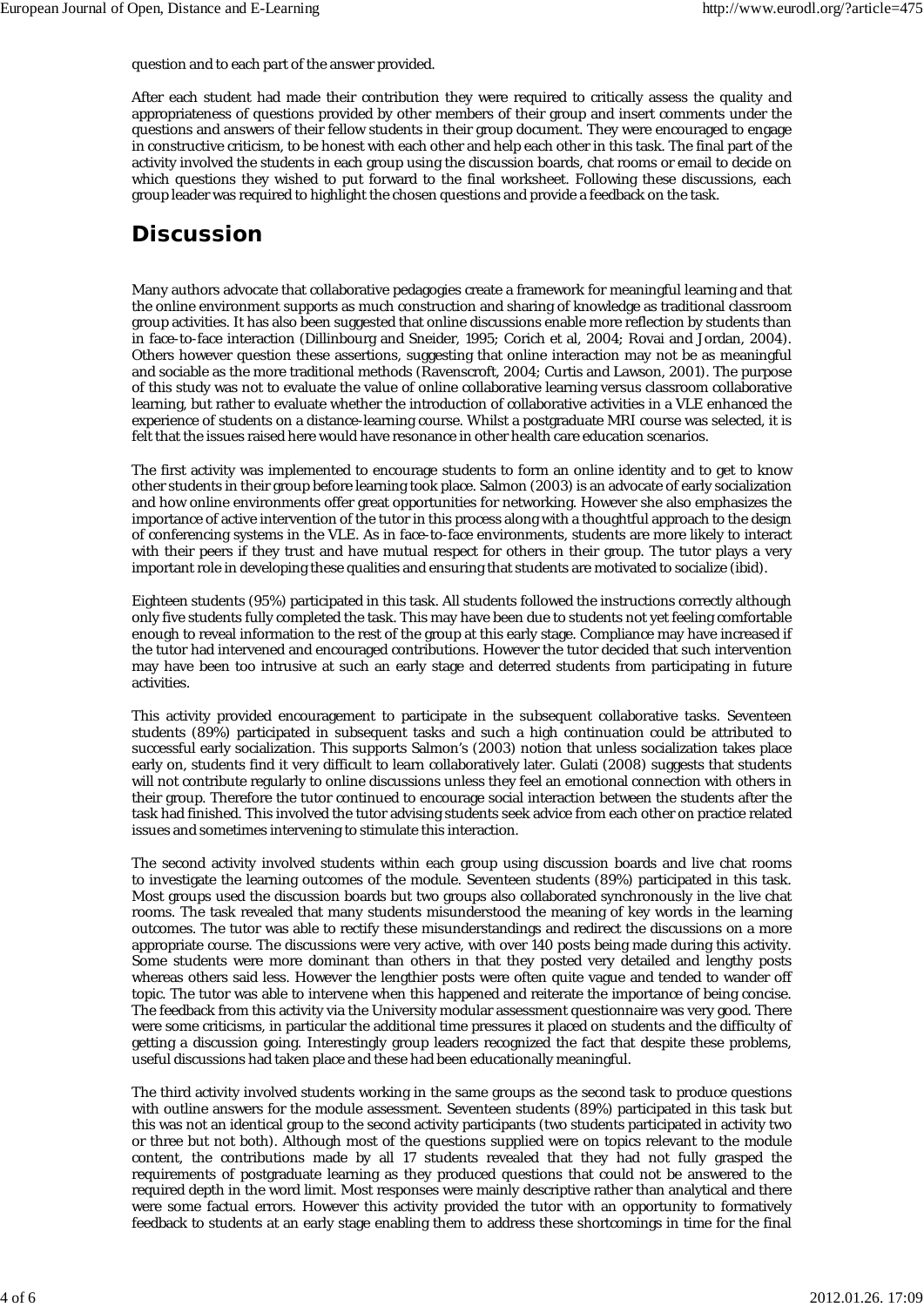#### worksheet.

It was evident that some students recognized the wide variety of experience and expertise within their group. They appreciated that this experience may be different from their own and that group discussion, particularly around the selection of questions and outline answers, could inform their own learning in a positive way. Gokhale (1995) contends that group diversity in terms of knowledge and experience contributes positively to the learning process. Collaborative learning strategies particularly improve problem solving because the students are confronted with different interpretations of the problem (Barkley et al, 2003). One group was particularly active in critical analysis of their group's contributions. The tutor encouraged this by asking these students to give reasons for their comments and reflect upon the criteria used in making these judgements. Generally, peer critiquing worked well in this group with one student commenting that the ability to admit that the outline answer he submitted was flawed helped him reassess his understanding of the module content.

### **Conclusion**

The implementation of three online collaborative initiatives into the delivery of the Scientific Principles of MRI module has enhanced student socialization and has enabled students to work together to understand the learning outcomes and to learn from each other in the development of an assessment. In addition the University Modular assessment questionnaire showed that students valued these activities and improved their experience of distance learning. However some students commented on the time taken to complete these tasks and felt that they detracted from rather than added to their learning. This indicates that the tasks may need to be modified in future so that they take less time to complete without affecting their educational value.

The implementation of similar online collaborative activities may therefore be justified in other learning environments, both distance and blended. There is a huge variety in the types of tasks that could be used in the online collaborative environment including those with theoretical, clinical and educational foci. Health care educationalists should therefore consider this pedagogy (Santy and Smith, 2007). However there are some important considerations. Tutors involved in e-learning must be supported and provided with training. For example, the tutor spent a significant amount of time moderating discussions and providing feedback and this could have been done in a more efficient way. Salmon (2003) stresses that different types of collaborative exercises warrant a different approach to moderation and feedback. Tutors need a different skill set to more traditional teaching methods and therefore specific training with support from e-learning experts is usually required (Clark and Mayer, 2011). In addition the unconstrained nature of e-learning where there may be no clear start and finish times can pose time management problems. Tutors must ensure that this is anticipated and planned for (ibid).

There is great scope for further research in this area. Issues such as group composition and size, differences in collaborative learning styles associated with ethnicity and gender and the optimum strategies for managing and moderating online collaborative activities all merit further investigation.

#### **References**

- Barkley, E.F.; Cross, K. P.; Major, C.H. (2005). *Collaborative learning techniques: a Handbook for* 1. *College Faculty.* Wiley.
- Clark, R.C. and Mayer, R.E. (2011). *E-learning and the Science of Instruction: Proven Guidelines* 2. *for Consumers.* Wiley
- 3. Corich, S.; Kinshuk and Hunt, L.M. (2004). Assessing Discussion Forum Participation in search of quality. *International Journal of Instructional Technology and Distance Learning, December, 2004.*
- 4. Curtis, D. and Lawson, M. (2001). Exploring Collaborative Online Learning. *Journal of Asynchronous Learning Networks, 5 (1)*
- 5. Dillenbourg, P. and Sneider, D.K. (1995). *Collaborative Learning and the Internet.* Proceedings of the ICCAI95 University of Geneva, Switzerland.
- 6. Garrison, R.; Cleveland-Innes, M. and Fung, T. (2004). Student Role Adjustment in Online Communtities of Inquiry – Model and Instrument Validation. *JALN 8 - 2 April*
- 7. Gokhale, A. (1995). Collaborative Learning Enhances Critical Thinking, *Journal of Technology Education 7 -1, Fall 1995*
- 8. Gulati, S. (2008). Technology-Enhanced Learning in Developing Nations a review. *International Review of Research in Open Distance Learning 9-1 February*
- Jeffries, P.R. (2006). *Developing e-learning materials in E-learning in Nursing* edited by Glen, S., 9. and Moules, P., Palgrave Macmillan
- 10. Kreijins, K.; Kirschner, P.A.; Jochems, W. (2003). Identifying the pitfalls for social interaction in computer-supported collaborative learning environments: a review of the research. *Computers in Human Behaviour, Volume 19, Issue 3,* (pp. 335-353).
- 11. Rau, W. and Heyl, B.S. (1990). Humanizing the college classroom: Collaborative learning and social organization among students. *Teaching Sociology, 18,* (pp. 141-155).
- 12. Ravenscroft, A. (2004). From conditioning to learning communities: implications of fifty years of